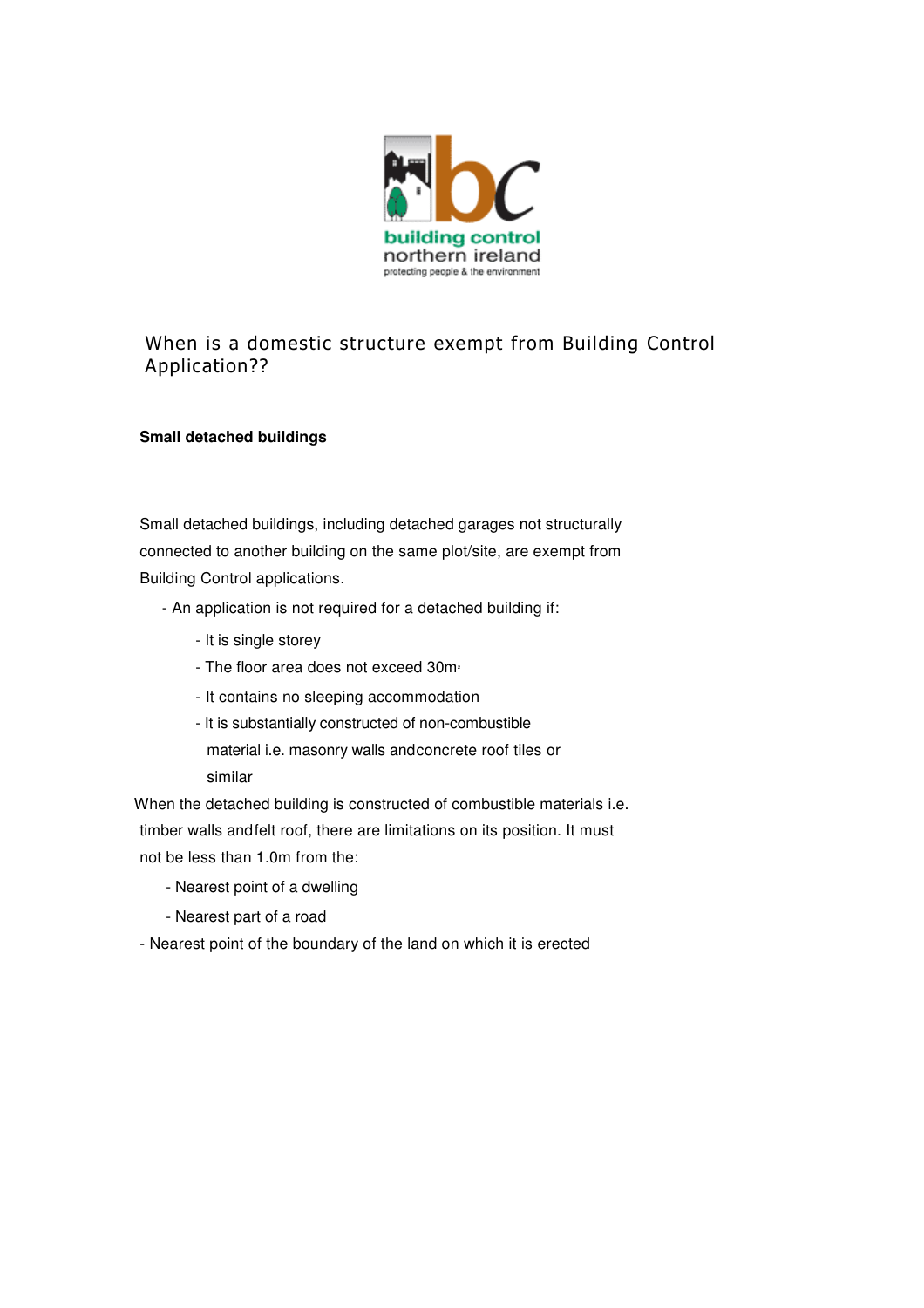## **Conservatories**

All conservatories are exempt from the Regulations, providing:

- They are built at ground level
- They have a floor area less than  $30m^2$
- The glazing complies with Part V of the regulations e.g. safety glass
- Thermal separation is retained between the

conservatory and the rest of the dwelling- Not less than

75% of roof area is translucent material

- Not less than 50% of wall area is translucent material
- The building's heating or cooling system is not extended into it
- A fixed combustion appliance or fixed cooling appliance is not installed

## **Porches**

All porches are exempt from the Regulations, providing:

- Thermal separation is retained between the porch and the rest of the dwelling
- They are built at ground level and provide protection to an access door to a building andhave an external door or an opening to the external air
- The buildings heating or cooling system is not extended into it
- A fixed combustion appliance or cooling appliance is not installed
- They have a floor area less than  $5m<sup>2</sup>$
- The glazing complies with Part V of the Regulations e.g. safety glass